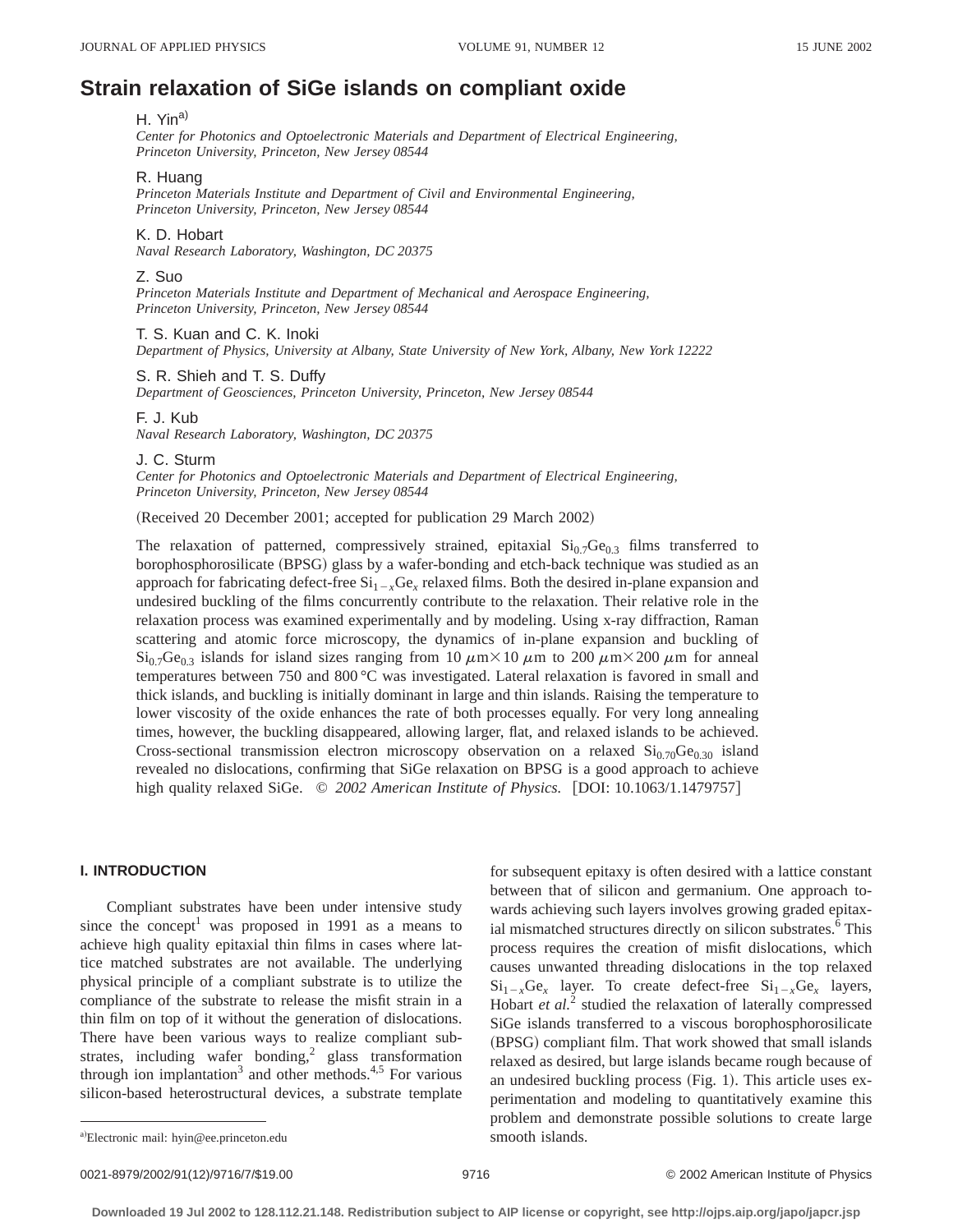

FIG. 1. Diagram of relaxation mechanisms: lateral relaxation vs buckling. The SiGe film follows the BPSG profile.

# **II. EXPERIMENTAL PROCEDURE AND CHARACTERIZATION**

The basic fabrication process is the same as that of Ref. 2. The host wafer is a silicon wafer on which 30 nm commensurately strained  $Si<sub>0.70</sub>Ge<sub>0.30</sub>$  is grown followed by 2 nm Si cap. The host wafer was implanted with  $H_2^+$  at an ion energy of 180 keV and a dose of  $4.5 \times 10^{16}$  cm<sup>-2</sup>. The handle wafer is a silicon wafer coated with 200 nm BPSG  $(4.4\%$  B and  $4.1\%$  P by weight). The wafers were cleaned and bonded at room temperature. The wafer pair was annealed at 250 °C for 4 h to enhance bond strength and then at 550 °C in  $N_2$  ambient to separate the top layer from the host substrate at the depth of the hydrogen implant. The remaining silicon on top of the SiGe was removed by selective etching to leave  $\sim$ 30 nm compressively strained Si<sub>0.70</sub>Ge<sub>0.30</sub> on the BPSG. Due to native oxide formation and interdiffusion with the SiGe, the thickness of Si in the final SiGe/Si/ BPSG structure is less than its original thickness of 2 nm (negligible compared with 30 nm SiGe), and, consequently, its existence is ignored when the mechanical behavior of this structure is analyzed.

The continuous  $Si_{0.70}Ge_{0.30}$  film on those samples is patterned into arrays of square islands of various sizes from 10 to 200  $\mu$ m by reactive ion etch. X-ray diffraction (XRD) was carried out on arrays of identical islands to measure the vertical strain of  $Si<sub>0.70</sub>Ge<sub>0.30</sub>$  on BPSG before and after annealing. When the SiGe film roughens, SiGe XRD peak will vanish because the Bragg condition can no longer be satisfied simultaneously by the entire film. A pair of  $(004)$  rocking curves are used to extract the perpendicular lattice constant  $a_{\perp}$ . We expect that the SiGe film is commensurately strained without misfit dislocations within it, so the perpendicular lattice constant is expected to be the same throughout the depth of the SiGe. Due to the nonuniform strain across islands, the spatially averaged perpendicular lattice constant across an island measured by XRD is

$$
a_{\perp}(\text{average}) = \frac{1}{\text{Area}_{\text{Island}}} \int_{\text{Island}} a_{\perp}(x, y) dx dy.
$$
 (1)

The error of the SiGe XRD peak position of SiGe on BPSG, introduced by misalignment of the SiGe vertical crystalline orientation with respect to that of the Si substrate, is removed by averaging two measurements in which samples were rotated by 180 $^{\circ}$ .<sup>7</sup> The in-plane lattice constant  $a_{\parallel}$  is calculated from<sup>7</sup>

$$
a_{\perp} - a_r = -2(c_{12}/c_{11})(a_{\parallel} - a_r), \tag{2}
$$

where  $a_r$  is the fully relaxed lattice constant, and  $c_{12}$  and  $c_{11}$ are its elastic constants.8 The strain fraction *s* is defined as follows:

$$
s = (a_r - a_\parallel)/(a_r - a_{\rm Si}),\tag{3}
$$

where  $a_{\rm Si}$  is the lattice constant of Si.<sup>8</sup>

Raman spectroscopy was used to locally probe the strain in the SiGe film. An  $Ar^+$  laser (514.5 nm) was focused using a microscope objective to a diameter of  $\sim$ 3  $\mu$ m on the sample surface. The Raman frequency shift due to the Si–Si optical phonon mode in the SiGe film was measured with an accuracy of  $\pm 0.5$  cm<sup>-1</sup>. The phonon energy (and thus Raman shift) depends on both the strain and the Ge fraction, $9$ but there are significant discrepancies in published strainshift coefficients.<sup>10</sup> The strain-shift coefficients for phonons in  $\mathrm{Si}_{1-x}\mathrm{Ge}_{x}$  epi-layers are strong functions of Ge content.<sup>9</sup> The Si–Si phonon frequencies of the fully strained and fully relaxed  $Si<sub>0.70</sub>Ge<sub>0.30</sub>$ , verified by XRD, were found to be 512 and  $503 \text{ cm}^{-1}$ , respectively. The error in the Ge fraction is estimated to be  $\pm 1\%$ . Assuming a biaxial strain in the asgrown  $Si<sub>0.70</sub>Ge<sub>0.30</sub>$  (Ge content determined by XRD) the following relation was used to relate the Raman shift and the local biaxial strain:

$$
\omega_{\text{Si-Si}} = 512 \text{ cm}^{-1} - 750 \epsilon \text{ cm}^{-1},\tag{4}
$$

where  $\omega_{\text{Si-Si}}$  is the frequency of Si–Si phonons and  $\epsilon$  is the strain of the film.

The surface roughness of SiGe films was measured by atomic force microscopy (AFM) and the root of mean square (rms) of the surface profile was used to characterize the surface morphology. Cross sectional transmission electron microscopy (XTEM) was also employed to characterize films after relaxation.

# **III. RESULTS AND DISCUSSION**

## **A. Qualitative trends**

Islands of  $Si<sub>0.70</sub>Ge<sub>0.30</sub>$  on BPSG were annealed under various conditions to examine the rates of in-plane expansion and buckling (Fig. 1). In-plane expansion happens first on the edge of islands and propagates towards the center. Therefore, the smaller the islands are, the faster in-plane expansion reaches the center. On the other hand, the buckling mechanism is not a boundary effect and, consequently, independent of island size. Figure 2 shows an optical micrograph of a corner of a 100  $\mu$ m $\times$ 100  $\mu$ m island after 90 min anneal at 790 °C. It shows three distinct relaxation regions:  $(1)$  buckling is entirely avoided in the corner close to the edge where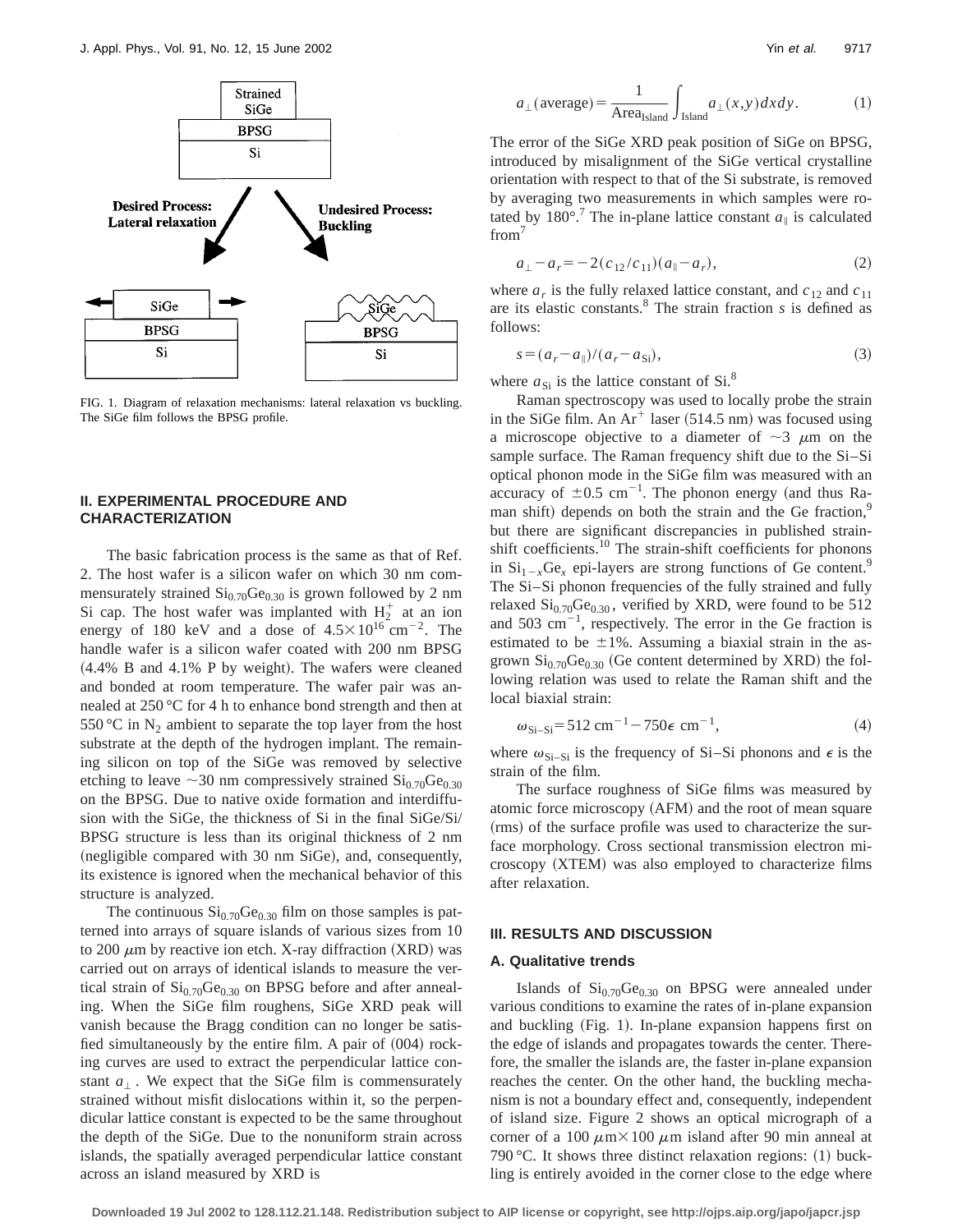

FIG. 2. Optical micrograph of a corner of 100  $\mu$ m $\times$ 100  $\mu$ m Si<sub>0.7</sub>Ge<sub>0.3</sub> island after a 90 min annealing at 790 °C in nitrogen.

in-plane expansion takes place quickly to relax strain,  $(2)$ buckling appears in areas where in-plane expansion only releases strain along one direction, i.e., normal to the edge, and  $(3)$  in the island center where strain is only relaxed by buckling. Figure 3 summarizes the relaxation behavior as a function of island sizes. Small islands relax quickly before buckling can occur and remain flat  $(Fig. 3)$ . For large islands  $(e.g.,)$ larger than 80  $\mu$ m $\times$ 80  $\mu$ m), the in-plane relaxation is negligible in the center of islands and the buckling approaches a maximum level. Figure 4 shows the strain distribution measured by Raman spectroscopy across a 60  $\mu$ m $\times$  60  $\mu$ m island along the diagonal direction, which clearly shows that the strain relaxes first on the boundary and the relaxation propagates towards the center. Note the data and model of Fig. 4 represent the local strain, so that integrating this quantity over the island gives the average strain [e.g., as measured by XRD using Eq.  $(1)$ . The next two sections study the lateral and buckling processes, respectively. In the last section, they are combined to examine how the desired in-plane expansion process can be enhanced.

## **B. Quantitative study of lateral relaxation**

The goal of this section is to quantitatively understand the lateral relaxation. The one-dimensional  $(1D)$  model of the lateral relaxation of strained islands on a viscous layer was studied by different groups.<sup>11,12</sup> Recently Huang et al.<sup>13</sup> have developed a generalized model for the two-dimensional



FIG. 4. Strain distribution along the diagonal of a 60  $\mu$ m $\times$ 60  $\mu$ m island after a 17 min annealing at 790 °C. Open squares are experimental data and the solid line is the fitting based on the 2D lateral expansion theory (see Ref. 13). The surface roughness rms of the island center is about 1 nm due to buckling, whose contribution to strain relaxation is negligible. *L* denotes island edge length, which is 60  $\mu$ m in this case.

(2D) case for square islands and found that the time scale of the lateral relaxation is the same as that of the 1D model

$$
\tau_L = \frac{\eta L^2}{c_{11} h_f h_g}.\tag{5}
$$

*L* is the island edge length,  $\eta$  is the viscosity of the glass,  $h_{\varrho}$ is the thickness of the glass, and  $c_{11}$  and  $h_f$  are the elastic coefficient and thickness of the  $Si<sub>0.70</sub>Ge<sub>0.30</sub>$  film, respectively. Vertical island edges were assumed, but given the large island size  $(10-200 \mu m)$  compared to the island thickness of only  $\sim$ 30 nm, the exact shape of the edge is not critical. As shown in Fig. 5, small islands relax considerably faster than large islands, as predicted by Eq.  $(5)$ . Since the data in Fig. 5 were obtained by XRD on arrays of islands, the measured strain is spatially averaged across islands. For large islands, the surface tends to roughen by buckling after a long time anneal, and accordingly, the XRD peaks of large SiGe islands broaden and vanish. This accounts for the disappearance of XRD peaks of 30 and 40  $\mu$ m islands for annealing times longer than 20 min at 790 °C. To demonstrate that the



FIG. 3. Surface roughness at the center of islands of various sizes after a 90 min annealing at 790 °C in nitrogen.



FIG. 5. Averaged strain across islands (measured by XRD) vs annealing time at 790 °C in nitrogen.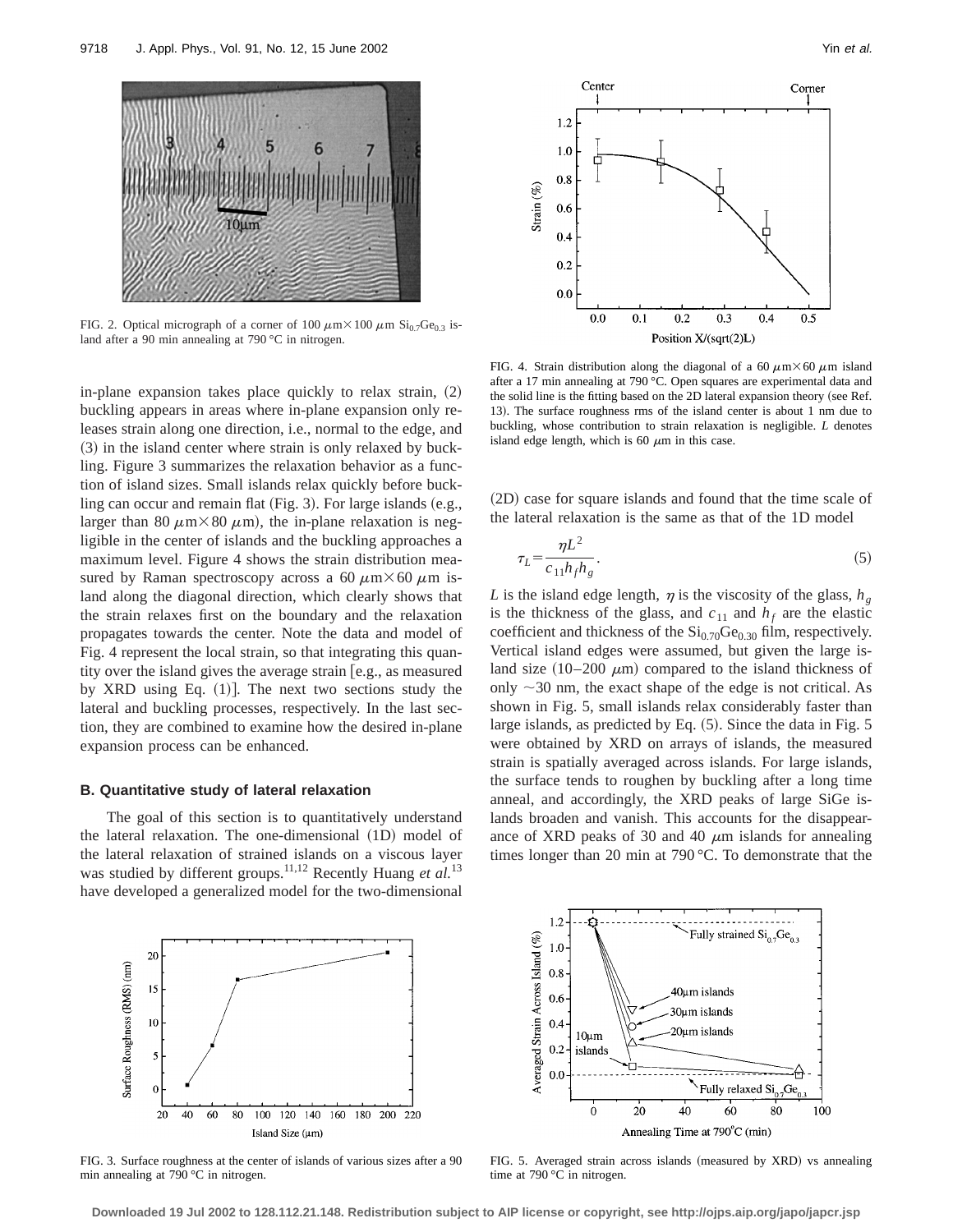

FIG. 6. Averaged strain across islands, measured by XRD, as a function of normalized annealing time at 790 °C for island sizes from 10 to 40  $\mu$ m. Open symbols are experimental data. The error bar of the experimental data is  $\pm 0.075\%$ , as shown on one data point. Least-square fitting based on the 2D model gives rise to the solid line with the only fitting parameter viscosity to be  $1.3 \times 10^{10}$  N s/m<sup>2</sup>. The dashed line is the 1D model using the same viscosity. The short-dot line and the dash-dot line reflect the 2D model with half and twice, respectively, of the extracted viscosity to show the fit sensitivity to the viscosity.

lateral relaxation indeed quantitatively scales as predicted by Eq.  $(5)$ , the data of Fig. 5 have been replotted by normalizing the time axis for each island size  $(Fig. 6)$ . The prediction of the 2D model, using a least-square fit to all data points and using viscosity as a single fitting parameter (1.3  $\times 10^{10}$  N s/m<sup>2</sup>), is also shown, along with the 1D model using the same viscosity. The difference between the 1D and 2D models is small, within the error bar of the experimental data. Table I lists the values used for the mechanical properties and the physical structure. All data points fall on a single curve as expected.

Figure 7 shows the strain at the island center, measured by Raman scattering, over time for islands of various sizes at 750 and 800 °C. The strain at the island center is slower to relax than the averaged strain. Again, the viscosity value is extracted by fitting data to the 2D model, with resulting values of  $5.5 \times 10^{10}$  N s/m<sup>2</sup> at 750 °C and  $1.2 \times 10^{10}$  N s/m<sup>2</sup> at 800 °C.

Note that the viscosity is higher than that estimated solely based on the composition of the BPSG film  $(1-3)$  $\times$  10<sup>8</sup> N s/m<sup>2</sup> at 800 °C for a glass with 4.4% B and 4.1% P by weight). $^2$  This could be due to uncertainty in the BPSG composition, an uncertainty in the relationships between composition and viscosity and/or viscosity and temperature, or an unknown enhancement of viscosity in very thin films. Nevertheless, this section demonstrates that we can quantitatively model the average lateral island relaxation as well as the profile of the relaxation across the island.



FIG. 7. Strain at the island center, measured by Raman scattering, as a function of normalized anneal time at (a) 750 °C and (b) 800 °C for island size from 10 to 80  $\mu$ m. Open symbols are experimental data. The error bar of the experimental data is  $\pm 0.075$ %, as shown on one data point. Leastsquare fitting based on the 2D model gives rise to the solid line with the only fitting parameter viscosity to  $5.5 \times 10^{10}$  N s/m<sup>2</sup> (750 °C) and 1.2  $\times 10^{10}$  N s/m<sup>2</sup> (800 °C). The dashed line is the 1D model using the same viscosity. The short-dot line and the dash-dot line reflect the 2D model with half and twice, respectively, of the extracted viscosity to show the fit sensitivity to the viscosity.

# **C. Quantitative study of buckling**

We now address the issue of buckling. The theory of buckling of a continuous film on a viscous layer has been first developed by Sridhar, Srolovitz, and  $Suo<sup>14</sup>$  and then refined by Huang and  $Suo^{15,16}$  and Sridhar, Srolovitz, and Cox.17 Surface buckling is a superposition of many exponentially growing modes. Each mode is a sinusoidal surface profile, whose amplitude rises exponentially over time<sup>14</sup>

$$
A(t) = A_0 e^{t/\tau_B},\tag{6}
$$

where *A* is surface roughness,  $A_0$  is the initial surface roughness, and  $\tau_B$  is the buckling time constant, which is determined by $14$ 

TABLE I. Mechanical properties (see Ref. 8) of SiGe film (linearly interpolated between Si and Ge) and dimensions of the SiGe and BPSG films used in models for lateral relaxation and buckling.

| $E(Si_{0.7}Ge_{0.3})$<br>$(10^{10} \text{ N/m}^2)$ | $C_{11}(Si_{0.7}Ge_{0.3})$<br>$(10^{10} \text{ N/m}^2)$ | $\nu(Si_{0.7}Ge_{0.3})$ | $\epsilon_0$ (Si <sub>0.7</sub> Ge <sub>0.3</sub> ) | $h_o$ (nm) | $h_f$ (nm) |
|----------------------------------------------------|---------------------------------------------------------|-------------------------|-----------------------------------------------------|------------|------------|
| 14.9                                               | 15.4                                                    | 0.279                   | .2%                                                 | 200        | 30         |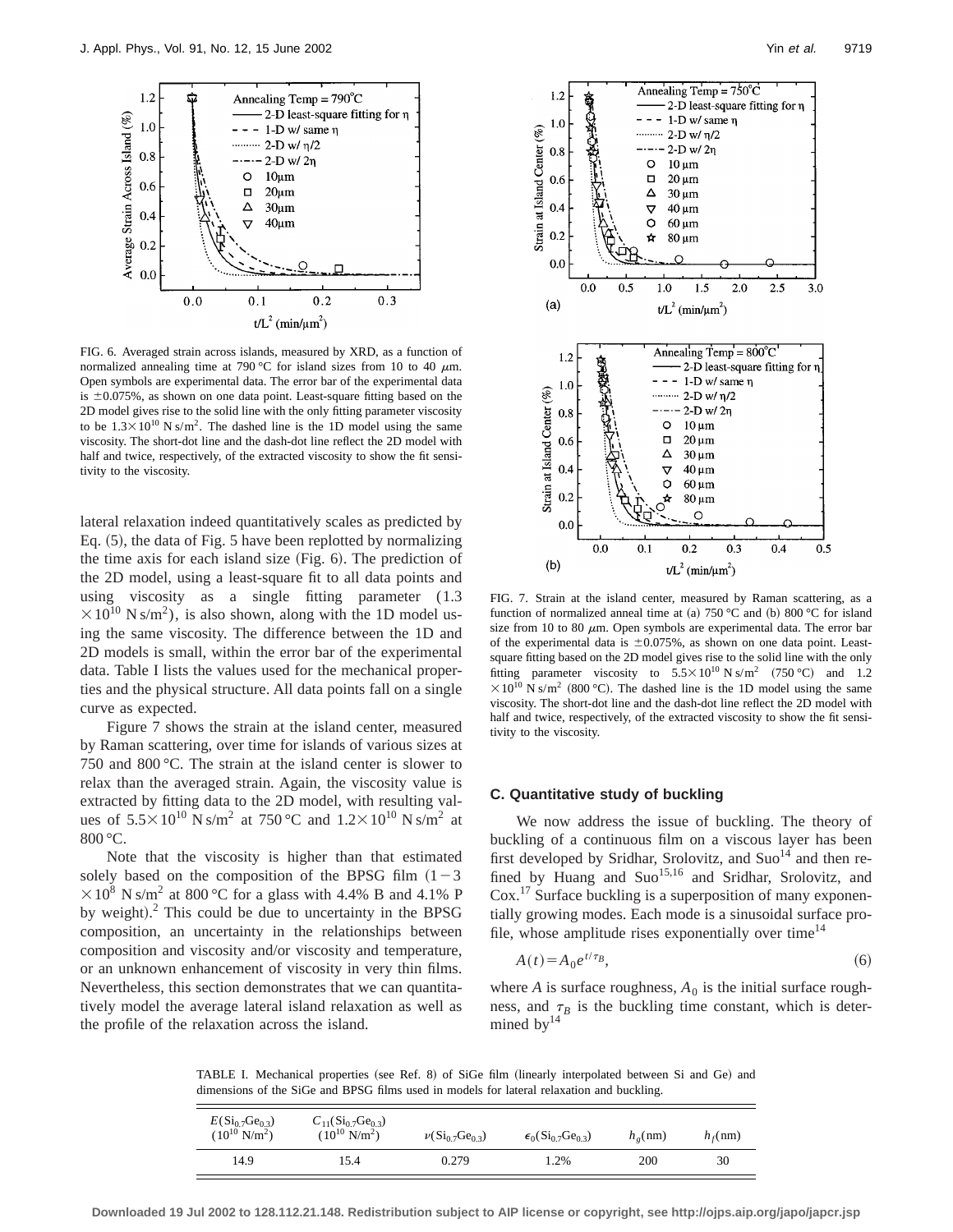

FIG. 8. Product of the viscosity and the inverse of exponential buckling time constant ( $\eta/\tau_B$ ) as a function of buckling wave number, based on Eq. (7) and parameters in Table I.

$$
\frac{1}{\tau_B} = \frac{1}{\eta} \frac{E}{24(1 - \nu^2)} \left[ \frac{\sinh(2h_g k) - 2h_g k}{1 + \cosh(2h_g k) + 2(h_g k)^2} \right]
$$
  
×[ $\beta(h_f k) - (h_f k)^3$ ], (7)

where  $E$  and  $\nu$  are the Young's Modulus and Possion's ratio of the Si<sub>0.70</sub>Ge<sub>0.30</sub> film, respectively,  $\beta=12\epsilon_0(1+\nu)$ ,  $\epsilon_0$  is the strain in  $Si<sub>0.7</sub>Ge<sub>0.3</sub>$  and *k* is the wave number of the mode. Using the parameters in Table I and Eq.  $(7)$ , the product of viscosity and the inverse of exponential time constant ( $\eta/\tau_B$ ) as a function of the buckling wave number are plotted in Fig. 8. Due to the exponential growth over time, it is assumed that the fastest growing mode will dominate the final surface topology eventually, which greatly simplifies our comparison between the theory and experiments. This single mode assumption leads to a predicted exponential growth of the surface roughness as long as the buckling does not significantly alter the strain. This model also neglects any reduction of strain from lateral relaxation, so it is valid for an infinite film or near the center of large islands. Therefore, for example, from Fig. 8 we would expect the fastest growing mode with the parameters of Table I (SiGe thickness of  $30 \text{ nm}$ ) to have a wave number of 0.01  $\text{nm}^{-1}$ , corresponding to a wavelength of  $0.63 \mu m$ .

Figure 9 shows rms surface roughness at the center of 200  $\mu$ m×200  $\mu$ m islands as a function of anneal time, which is expected to be similar to that of a continuous film  $(Fig. 3)$ . The data represented by open squares  $(SiGe$  thickness of 30 nm) are discussed at this point and the other set will be addressed in the next section. The surface roughness at small amplitude grows exponentially with time as predicted. It then saturates as expected for long annealing times because buckling reduces the strain, which is the driving force for the buckling. The buckling exponential time constant can be estimated as follows: Eq.  $(7)$  plotted in Fig. 8 predicts the dominant buckling mode has  $\eta/\tau_B$  quotient of  $1.22 \times 10^7$  N/cm<sup>2</sup>. The viscosity  $\eta$  was measured in the previous section by the rate of lateral expansion of small islands (where buckling does not significantly contribute to the strain relief) to be  $1.3 \times 10^{10}$  N s/m<sup>2</sup> at 790 °C. Combining these two results,  $\tau_B$  is expected to be  $1.1 \times 10^3$  s. Using this value of  $\tau_B$ , the initial phase of the buckling growth for the  $30 \text{ nm}$  SiGe layer in Fig. 9 was fitted to Eq.  $(6)$ , with the



FIG. 9. Surface roughness vs annealing time at 790 °C for  $Si_{0.7}Ge_{0.3}$  of thickness 30 and 60 nm, measured at the center of 200  $\mu$ m $\times$ 200  $\mu$ m  $Si<sub>0.70</sub>Ge<sub>0.30</sub>$  islands. Open symbols are experimental data and dotted lines are fits to a simple exponential growth, with predetermined buckling time constant of 18 min  $(30 \text{ nm})$  and 46 min  $(60 \text{ nm})$ , and the initial surface roughness as a single fitting parameter for each curve for the range of small surface roughness.

initial surface roughness  $A_0$  as a single fitting parameter. The resulting fit is excellent. Further, the model predicts a wavelength of  $0.63 \mu m$  for the dominant buckling mode, and a wavelength of approximately 1.0  $\mu$ m is observed. Because of the uncertainty in estimating an average wavelength, it was not possible to discern any change in wavelength versus time.

The excellent agreement between the model and data for both buckling and in-plane expansion gives us high confidence in our understanding of the relaxation processes, enabling us next to explore the case where buckling and lateral relaxation occur simultaneously.

#### **D. Achieving lateral relaxation versus buckling**

In this section, the trade-off between the desired lateral relaxation and the undesired buckling is examined using the models developed above for lateral relaxation (Sec. B) and for buckling  $(Sec. C)$  as well as experiments. Modeling in this regime where both lateral expansion and buckling are present $15,18$  is more complicated than that above in regimes where only lateral relaxation (small islands) or buckling (large islands) are considered. The cases examined are  $(i)$ varying the temperature (and/or the glass viscosity), (ii) increasing the SiGe thickness, and (iii) very long annealing times.

#### **1. Varying temperatures and viscosity**

First, the annealing temperature was varied from 750 to 800 °C to change the viscosity from  $5.5 \times 10^{10}$  to 1.2  $\times 10^{10}$  N s/cm<sup>2</sup>, as measured in Sec. B. The lower viscosity allows a faster lateral relaxation, as expected from Eq.  $(5)$ and as observed by comparing the time scale of Figs.  $7(a)$ and  $7(b)$ . From Eq.  $(7)$ , the buckling time constant also is expected to decline as viscosity is decreased. Both time constants scale similarly with viscosity, namely to the first power. Therefore, one expects lowering the viscosity (either by temperature or by changing the glass composition) will increase the rate of both processes equally, but not favor one over the other. This is supported experimentally: the evolution of surface roughness versus strain in the center of the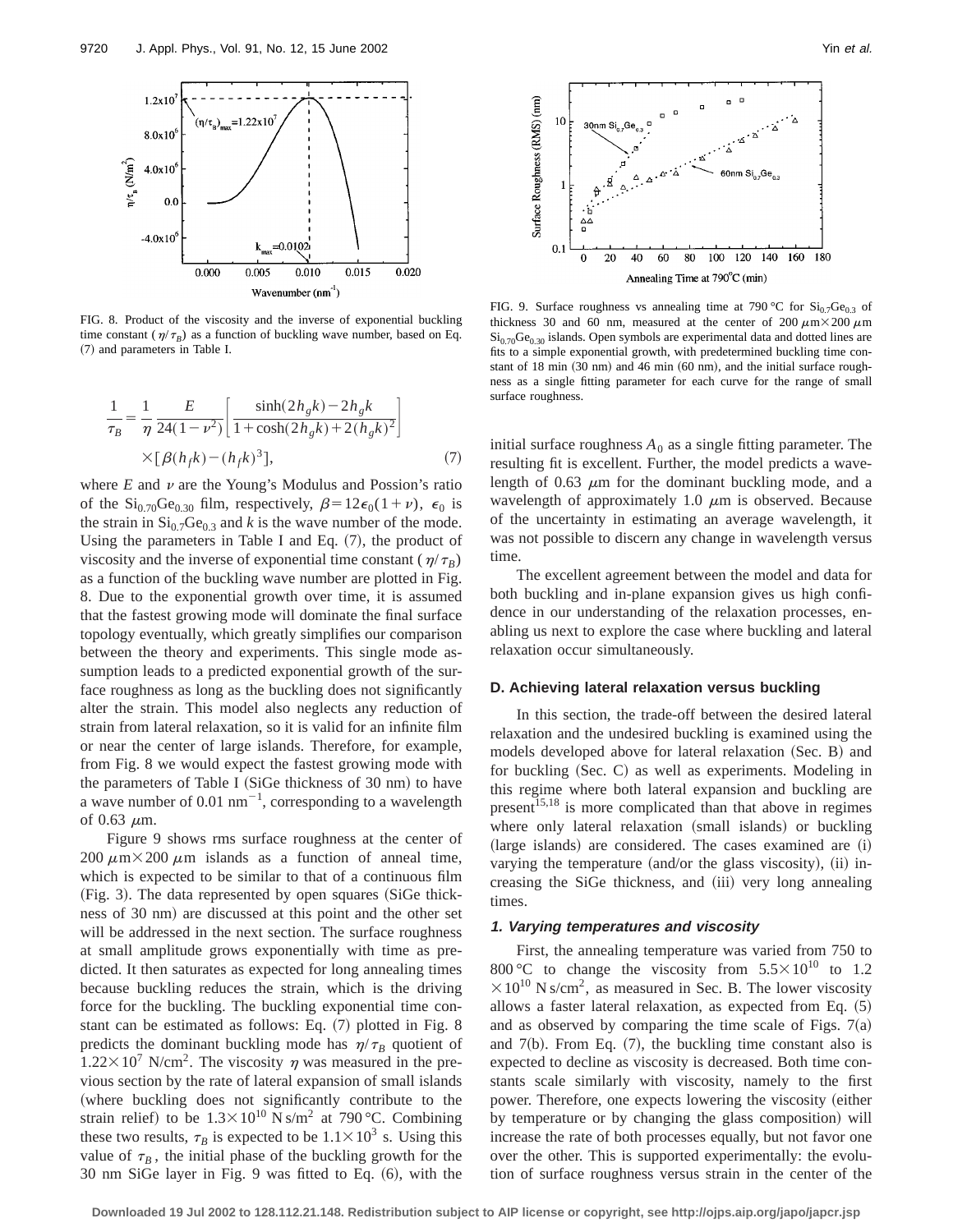

FIG. 10. Evolution of surface roughness vs strain at the center of islands at 750 and 800 °C for 40, 60 and 80  $\mu$ m islands. The longest anneal time at 750 and 800 °C is 240 and 40 min, respectively.

islands is indistinguishable for 750 and 800 °C for each island size as annealing progresses (Fig. 10). For all island sizes, as the sample is annealed the strain decreases and the surface roughness increases. Large islands roughen more than small islands for the same amount of relaxation. Most significantly, although the points plotted represent very different time spans at 750 and 800  $^{\circ}$ C (240 vs 40 min, respectively) the evolution of roughness versus strain is very similar. Therefore, simply changing the viscosity does not solve the buckling problem.

## **2. SiGe thickness**

Equation  $(5)$  predicts a faster lateral relaxation for thicker SiGe layers, as a thicker strained layer exerts more stress on the BPSG layer. A thicker SiGe layer is also expected to have a larger buckling time constant because the SiGe layer is stiffer. For example, Eq.  $(7)$  predicts that raising the SiGe thickness from 30 to 60 nm should increase the buckling time constant by a factor of 2.6. More sophisticated modeling supports these trends of preferred lateral relaxation versus buckling for thick islands.<sup>18</sup>

Experimentally, it is difficult to increase the original SiGe strained layer thickness because of the critical thickness constraint. Therefore, after a 30 nm  $Si<sub>0.70</sub>Ge<sub>0.30</sub>$  layer was transferred to the BPSG and the original substrate was removed, a further layer of 30 nm  $Si<sub>0.70</sub>Ge<sub>0.30</sub>$  commensurately strained film was grown by rapid thermal chemical vapor deposition on the existing fully strained 30 nm  $\text{Si}_{0.70}\text{Ge}_{0.30}/\text{BPSG}$ , making the total thickness of  $\text{Si}_{0.7}\text{Ge}_{0.30}$ 60 nm. A short low temperature  $(800 °C)$  hydrogen bake was able to remove the native oxide before growth without contributing to relaxation or buckling.<sup>19</sup> The growth temperature was 625 °C, low enough to avoid any glass flow during the growth. Relaxation is negligible at temperature lower than 700 °C.<sup>2</sup> This structure was then annealed at 790 °C and the time dependence of the surface roughness (rms) at the center of 200  $\mu$ m×200  $\mu$ m islands was measured (see open triangles in Fig. 9). The buckling growth of the 60 nm SiGe



FIG. 11. Surface roughness as a function of annealing time at island center for 60 and 80  $\mu$ m islands at 790 and 850 °C for Si<sub>0.70</sub>Ge<sub>0.30</sub> thickness of 30 nm. Samples annealed at 850 °C initially have a buckled  $Si<sub>0.70</sub>Ge<sub>0.30</sub>$  surface because they first went through an annealing of 35 min at 800 °C.

film is clearly much slower than the 30 nm SiGe film, as predicted. This was quantitatively modeled with Eq.  $(7)$  as in the 30 nm SiGe case by using the viscosity of 1.3  $\times$ 10<sup>10</sup> N s/m<sup>2</sup> and a single fitting parameter  $A_0$  (initial buckling amplitude) of 0.4 nm. Again a good fit is obtained. It turns out that the 30 nm film and the 60 nm film have the same fitted initial surface roughness of 0.4 nm, which implies that the surface roughness before annealing is the same for both the 30 and 60 nm SiGe films.

# **3. Long annealing times**

A third approach to achieve flat relaxed SiGe islands is to anneal buckled islands for very long times. The buckled film is not a minimum energy state because of the strain energy stored in the buckled film. Lateral expansion is expected to smoothen surface roughness because it releases this strain energy. Therefore, annealing islands for a long time allow lateral expansion to reach the island center and should subsequently flatten entire islands. Figure 11 shows surface roughness at the center of islands of various sizes for annealing at 790 and 850 °C. The buckling of 60  $\mu$ m islands after 100 min at 790 °C was 6 nm, which decreased to  $\sim$ 1.3 nm after 280 min at 790 °C. This reduction in surface roughness can be dramatically improved by higher temperature and lower viscosity: at 850 °C the buckling at the center of 60  $\mu$ m islands is reduced to 0.7 nm after 64 min, and to ~1.3 nm after 195 min on 80  $\mu$ m islands.

Therefore, buckling grows for short time scales, when lateral expansion is slow, and then decreases at large time scales, when lateral expansion reaches the island center. Qualitatively, the curves of surface roughness versus strain (Fig. 10) will eventually turn over and come down.

# **E. TEM analysis**

XTEM was carried out on a similar  $Si<sub>0.7</sub>Ge<sub>0.3</sub>/Si/BPSG$ structure to those used in the above experiments. In this sample, thickness of  $Si<sub>0.70</sub>Ge<sub>0.30</sub>$ , Si and BPSG is 30, 4, and  $240$  nm (vs  $30$ ,  $2$ , and  $200$  nm in the above experiments), respectively. It was patterned into 40  $\mu$ m $\times$ 40  $\mu$ m islands and then annealed at 825 °C for 90 min. XRD data confirm that the islands are fully relaxed after this annealing. Figure